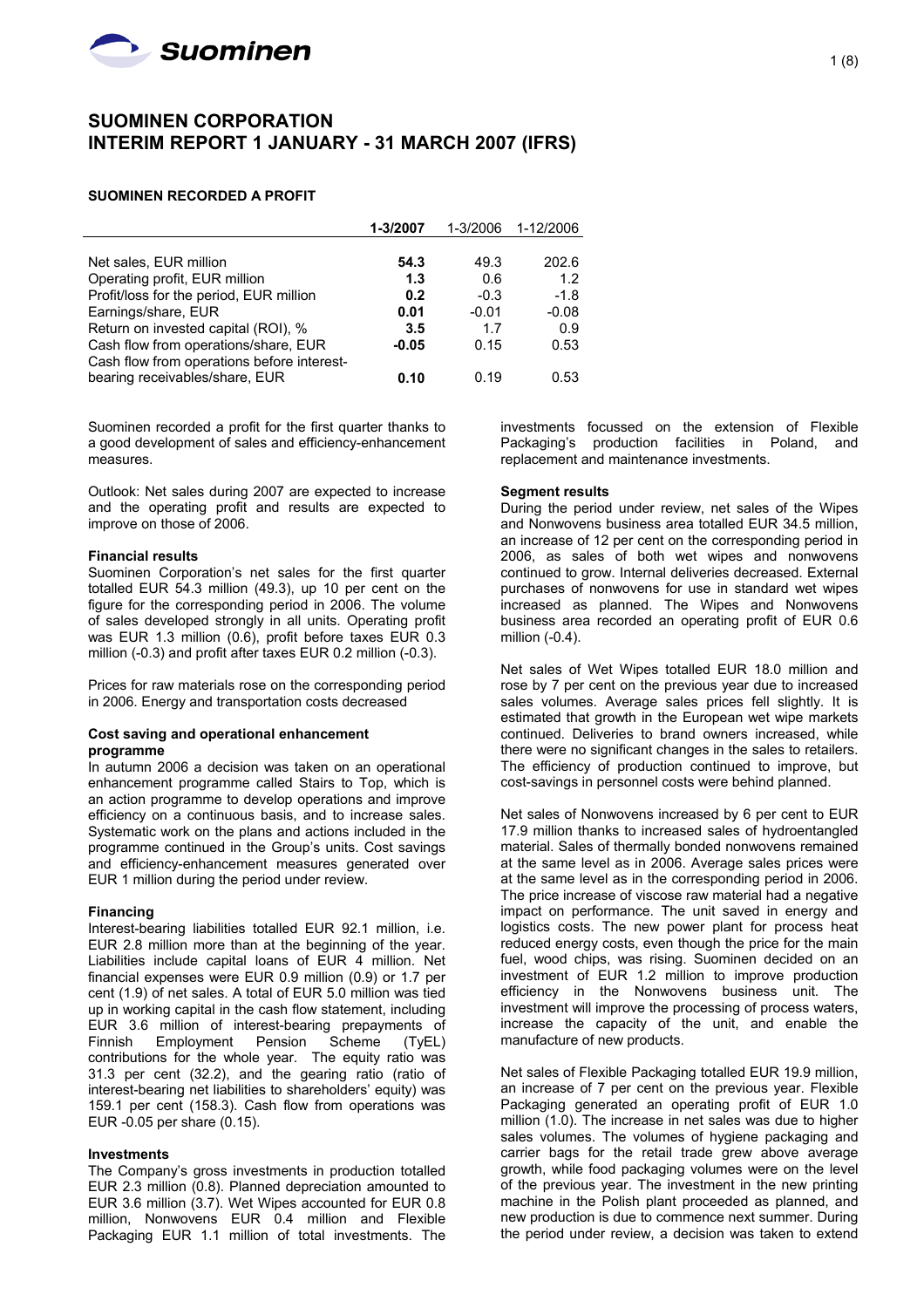the facility in Poland. All production from the Kauhava plant was transferred to other plants. Improvement of efficiency continued, and negotiations were started with the representatives of employees at the Swedish plant to adjust operations. As a result of the negotiations, a reduction of 13 people will be made in personnel during 2007.

### **Annual general meeting of shareholders**

Suominen Corporation's Annual General Meeting of Shareholders was held on 29 March 2007. The General Meeting decided that a dividend of EUR 0.06 per share be paid for 2006. The dividends were paid on 12 April 2007.

The General Meeting approved the financial statements for 2006 and released the members of the Board of Directors and the President and CEO from liability for the financial period.

The General meeting elected Heikki Bergholm, Kai Hannus, Pekka Laaksonen, Juhani Lassila, Mikko Maijala and Heikki Mairinoja to the Board of Directors. In its initial meeting, the Board of Directors elected Mikko Maijala as Chairman and Pekka Laaksonen as Deputy Chairman.

PricewaterhouseCoopers Oy, Authorised Public Accountants, with Heikki Lassila, APA, as the principal auditor, were elected as auditors of Suominen Corporation.

#### **Amendments to the articles of association**

The Annual General Meeting of Shareholders held on 29 March 2007 adopted the following amendments to the Articles of Association:

- 1) Clause 3 on the minimum and maximum share capital and the number of shares was omitted.
- 2) Clause 4 on the book-entry system was amended so as to delete all sections but the sentence stating that the Company's shares are incorporated in the bookentry system.
- 3) Clause 8 was amended so as to replace the expression "authorise to sign the Company name" by the expression "authorise to represent the Company" in line with the terminology of the new Finnish Companies Act.
- 4) Clause 12 was amended so as to stipulate that the invitation to the General Meeting of Shareholders shall be published no later than 17 days prior to the General Meeting of Shareholders.
- 5) Clause 14, point 1 was amended so as to stipulate that the financial statements, including the consolidated financial statements, and the report by the Board of Directors shall be presented at the Annual General Meeting of Shareholders; and points 3 and 4 amended so as to stipulate that the Annual General Meeting of Shareholders shall decide on the approval of the financial statements and the consolidated financial statements and the use of the profit shown in the balance sheet.

#### **Company shares**

The number of Suominen Corporation's shares traded on the Helsinki Stock Exchange from 1 January to 31 March 2007 was 2,643,690 or 11.1 per cent of the shares included in the Company's share capital. The trading

price varied from EUR 2.97 to EUR 3.79. The final trading price was EUR 3.50. The Company's market capitalisation was EUR 82.8 million on 31 March 2007.

### **The company's own shares**

On 1 January 2007, the Company held 51,121 of its own shares, with an acquisition value of EUR 3.19 per share.

The Annual General Meeting of Shareholders held on 29 March 2007 authorised the Board of Directors to decide on the acquisition of a maximum of 1,186,000 of the Company's own shares. The authorisation will be valid for 18 months after the decision of the General Meeting. The repurchased shares will be used as payment in business acquisitions or other arrangements in the Company's business, to finance investments, to implement incentive programmes, will be held by the Company, or will be otherwise conveyed or cancelled. The Company's own shares will be repurchased otherwise than in proportion to the holdings of the shareholders by using non-restricted equity through public trading on the Helsinki Stock Exchange at the market price prevailing at the time of acquisition.

The General Meeting also authorised the Board of Directors to decide on the conveyance of a maximum of 1,237,000 of the Company's own shares. The authorisation will be valid for 18 months after the end of the General Meeting.

During the period under review, the Board of Directors did not exercise its authorities to buy or convey the Company's own shares. On 31 March 2007, Suominen Corporation held a total of 51,121 of its own shares, accounting for 0.2 per cent of the share capital and votes.

#### **Stock options 2007**

The Annual General Meeting of Shareholders held on 29 March 2007 approved the Board of Directors' proposal to issue stock options to the Executive Team of Suominen Corporation. A maximum of 200,000 stock options shall be issued as specified by the Board of Directors. Each stock option entitles its holder to subscribe for one (1) share of Suominen Corporation. The number of Company shares may increase as a result of such subscriptions by a maximum of 200,000 shares, and the share capital by a maximum of EUR 100,000.

The subscription period for the 2007A stock options is from 2 May 2009 to 30 October 2010, for the 2007B stock options, the corresponding period in 2010 and 2011. However, the Board of Directors is authorised to start the subscription period at an earlier time at its own discretion.

The share subscription price for the 2007A stock options shall be the trade volume-weighted average price of the Company's share on the Helsinki Stock Exchange in May 2007, and for the 2007B stock options the weighted average price in May 2008. The subscription price shall be reduced if the Company distributes dividends or other funds from the reserves of non-restricted equity or if the Company reduces its share capital by distributing share capital to the shareholders.

As the registered number of Suominen's issued shares totals 23,720,112, the number of shares may rise to a maximum of 24,220,112 after stock option subscriptions, taking into account the previous stock option plan.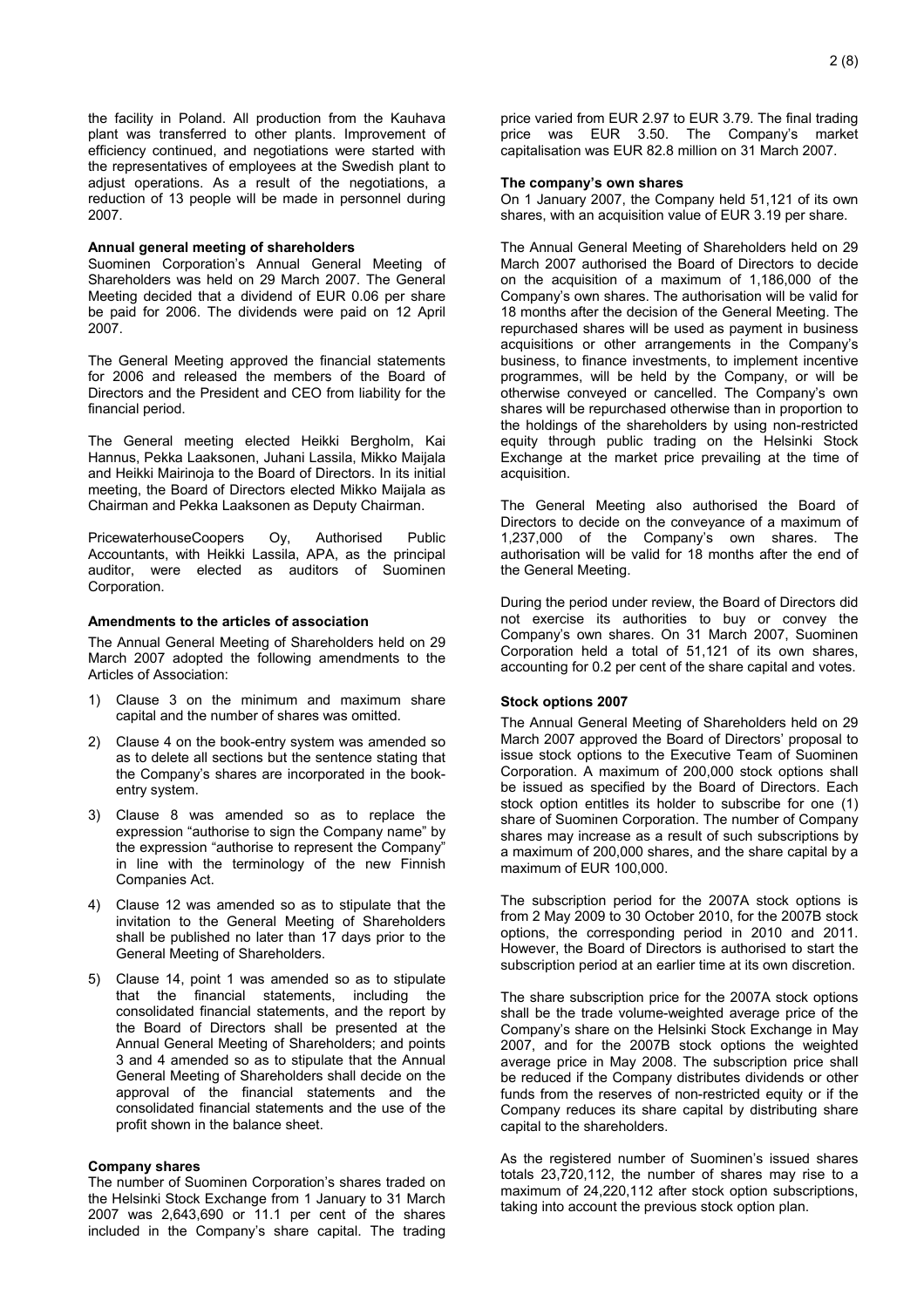The Board of Directors is not currently authorised to issue shares, convertible bonds or bonds with warrants.

### **Outlook**

Net sales for 2007 are expected to increase on the previous year, and profit for the financial year is expected to be positive.

The estimate on sales growth is based on forecasts given by customers and on our own forecasts. Profitability is expected to improve due to planned cost-savings, improved efficiency and growth in sales.

Expanding operations in Poland, in particular, is expected to increase investments to a level of EUR 12 million in 2007.

## **Near-future uncertainties**

Uncertainties affecting Suominen's business described in the report by the Board of Directors for 2006. The estimate on the development of Suominen's net sales is partly based on forecasts given by customers. Changes in the market situation or changes in products and suppliers may change net sales from the forecast. Rapid fluctuations in raw material prices may affect Suominen's margins. The sensitivity of Suominen's goodwill to changes in the business environment is described in the notes to the financial statements for 2006. The installation of the printing machine at Flexible Packaging's Polish plant is due to be completed next summer. A delay in start-up is possible, but the unit is experienced at starting up new machinery.

## **SUOMINEN CORPORATION CONSOLIDATED 1 JANUARY - 31 MARCH 2007 (IFRS)**

This interim report has been prepared in compliance with IAS 34 Interim Financial Reporting. Principles for preparing the interim report are the same as those used for preparing the financial statements for 2006, and this interim report should be read parallel to the financial statements for 2006. Amendments to and interpretations of published accounting standards and new accounting standards that came into effect on 1 January 2007 are presented in the financial statements for 2006. Suominen has adopted the IFRS 7 Financial Instruments: Disclosures standard, which came into effect on 1 January 2007, and the amendments to IAS 1 relating to it. The Company also complies with the interpretation of IFRIC 10 Interim Financial Reporting and Impairment, which prohibits, for example, the reversal of impairment losses recognised for goodwill during previous interim periods. In its principles for preparing the financial statements, Suominen has not applied any changes allowed by the published new standards and interpretations prior to their official introduction. The most important reform known concerns segment reporting, the standard on which will enter into force on 1 January 2009.

The figures in this interim report have not been audited.

### **STATEMENT OF INCOME**

| EUR 1 000                                        | 1-3/2007 | 1-3/2006 | 1-12/2006 |
|--------------------------------------------------|----------|----------|-----------|
|                                                  |          |          |           |
| <b>Net sales</b>                                 | 54 299   | 49 302   | 202 627   |
| Cost of goods sold                               | -50 252  | -45 886  | -189 522  |
| <b>Gross profit</b>                              | 4 0 4 7  | 3416     | 13 105    |
| Other operating income                           | 475      | 172      | 724       |
| Sales and marketing expenses                     | $-1045$  | -885     | $-3567$   |
| Research and development                         | $-435$   | -520     | $-2009$   |
| Administration expenses                          | $-1692$  | -1473    | $-6292$   |
| Other operating expenses                         | -100     | -126     | -771      |
| <b>Operating profit</b>                          | 1 250    | 584      | 1 1 9 0   |
| Interest and other financial income and expenses | $-945$   | -971     | $-4024$   |
| Fair value gains and losses                      | 6        | 44       | 97        |
| Profit before income taxes                       | 311      | -343     | $-2737$   |
| Income taxes                                     | -80      | 58       | 954       |
| Profit/loss for the period                       | 231      | -285     | $-1783$   |
|                                                  |          |          |           |
| Earnings/share, EUR                              | 0.01     | $-0.01$  | $-0.08$   |

## **KEY FIGURES ON STATEMENT OF INCOME**

|                                     | 1-3/2007 | 1-3/2006 | 1-12/2006 |
|-------------------------------------|----------|----------|-----------|
|                                     |          |          |           |
| Net sales, change, % *              | 10.1     | 1.3      | 3.8       |
| Gross profit, % **                  | 7.5      | 6.9      | 6.5       |
| Operating profit, % **              | 2.3      | 1.2      | 0.6       |
| Financial income and expenses, % ** | $-1.7$   | $-1.9$   | $-1.9$    |
| Profit before income taxes, % **    | 0.6      | $-0.7$   | $-1.4$    |
| Profit for the period year, % **    | 0.4      | $-0.6$   | $-0.9$    |

\* Compared with the corresponding period of the previous year.

\*\* As of net sales.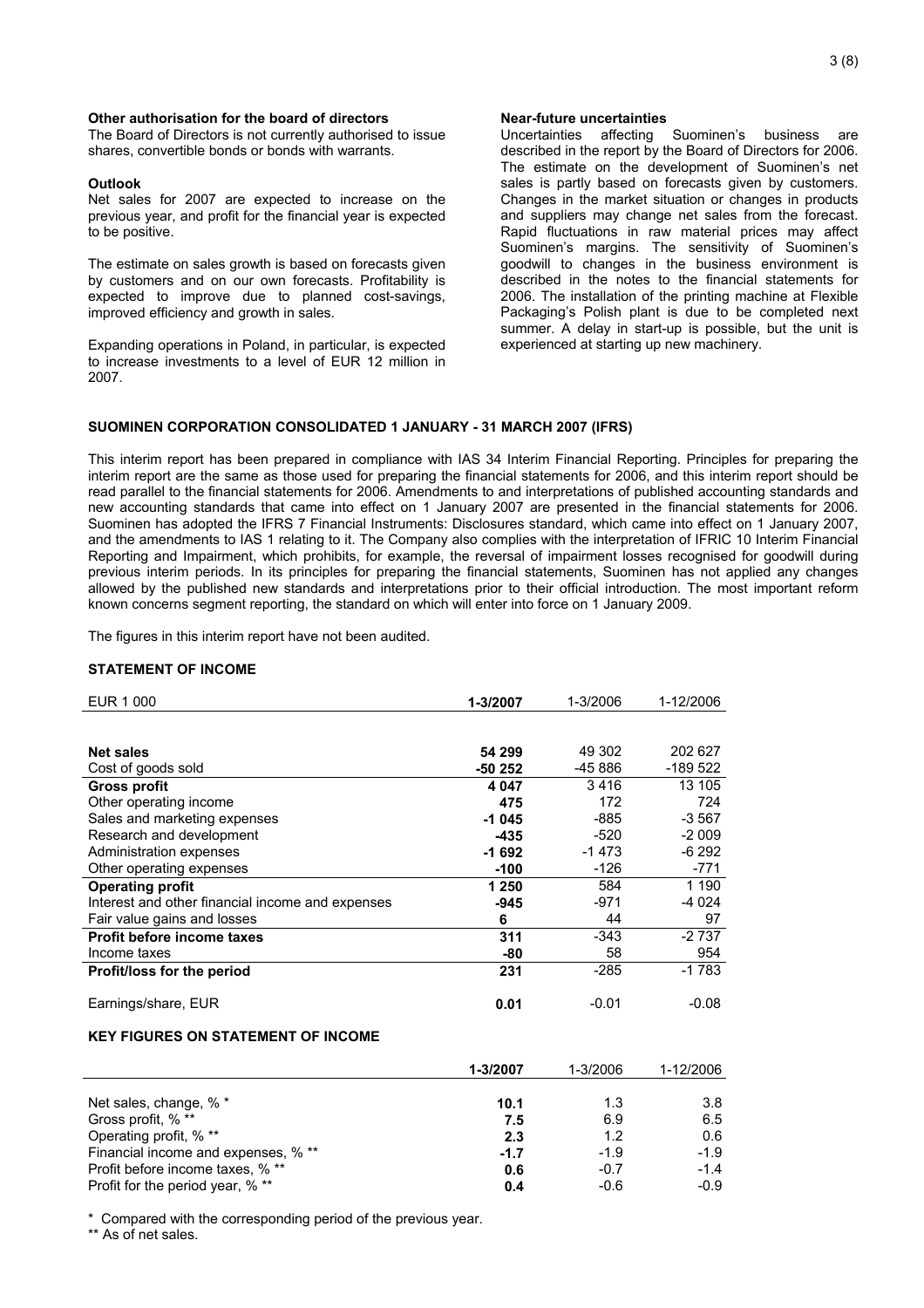# **BALANCE SHEET**

| EUR 1 000                                    | 3/2007  | 3/2006  | 12/2006 |
|----------------------------------------------|---------|---------|---------|
| Assets                                       |         |         |         |
| Non-current assets                           |         |         |         |
| Goodwill                                     | 34 195  | 34 195  | 34 195  |
| Intangible assets                            | 945     | 1 0 2 7 | 944     |
| Tangible non-current assets                  | 74 861  | 84 599  | 77 168  |
| Available-for-sale financial assets          | 725     | 878     | 766     |
| Held-to-maturity investments                 | 100     | 100     | 100     |
| Deferred tax assets                          | 888     | 1 2 7 8 | 882     |
| Non-current assets, total                    | 111 714 | 122 077 | 114 055 |
| <b>Current assets</b>                        |         |         |         |
| Inventories                                  | 29 147  | 29 579  | 27 840  |
| Trade receivables                            | 25 540  | 24 083  | 25 583  |
| Loan receivables                             |         | 270     |         |
| Other current receivables                    | 8 1 6 3 | 5 0 0 2 | 6 240   |
| Income tax receivables                       | 1 257   | 903     | 918     |
| Cash at bank and in hand                     | 282     | 976     | 1 2 2 0 |
| Current assets, total                        | 64 389  | 60 813  | 61801   |
| Assets, total                                | 176 103 | 182890  | 175 856 |
| Shareholders' equity and liabilities         |         |         |         |
| Shareholders' equity                         |         |         |         |
| Share capital                                | 11860   | 11860   | 11 860  |
| Share premium account                        | 24 681  | 24 681  | 24 681  |
| Fair value and other reserves                | 955     | 1828    | 1 1 8 5 |
| <b>Translation differences</b>               | 560     | 591     | 738     |
| Other shareholders' equity                   | 17 106  | 19 979  | 18 279  |
| Shareholders' equity, total                  | 55 162  | 58 939  | 56 743  |
| Liabilities                                  |         |         |         |
| Non-current liabilities                      |         |         |         |
| Deferred tax liabilities                     | 6083    | 7803    | 6768    |
| <b>Pension liabilities</b>                   | 290     | 260     | 314     |
| Provisions                                   | 85      | 200     | 85      |
| Capital loans                                | 2000    | 4 0 0 0 | 2 000   |
| Interest-bearing liabilities                 | 62 817  | 66 737  | 63 133  |
| Other non-current liabilities                | 12      | 30      |         |
| Non-current liabilities, total               | 71 287  | 79 030  | 72 313  |
| <b>Current liabilities</b>                   |         |         |         |
| Interest-bearing liabilities                 | 25 318  | 23 285  | 22 202  |
| Provisions                                   | 115     | 200     | 115     |
| Capital loans                                | 2 0 0 0 | 2 0 0 0 | 2 0 0 0 |
| Income tax liabilities                       | 697     | 520     | 67      |
| Trade payables and other current liabilities | 21 5 24 | 18 916  | 22 416  |
| Current liabilities, total                   | 49 654  | 44 921  | 46 800  |
| Liabilities, total                           | 120 941 | 123 951 | 119 113 |
| Shareholders' equity and liabilities, total  | 176 103 | 182 890 | 175 856 |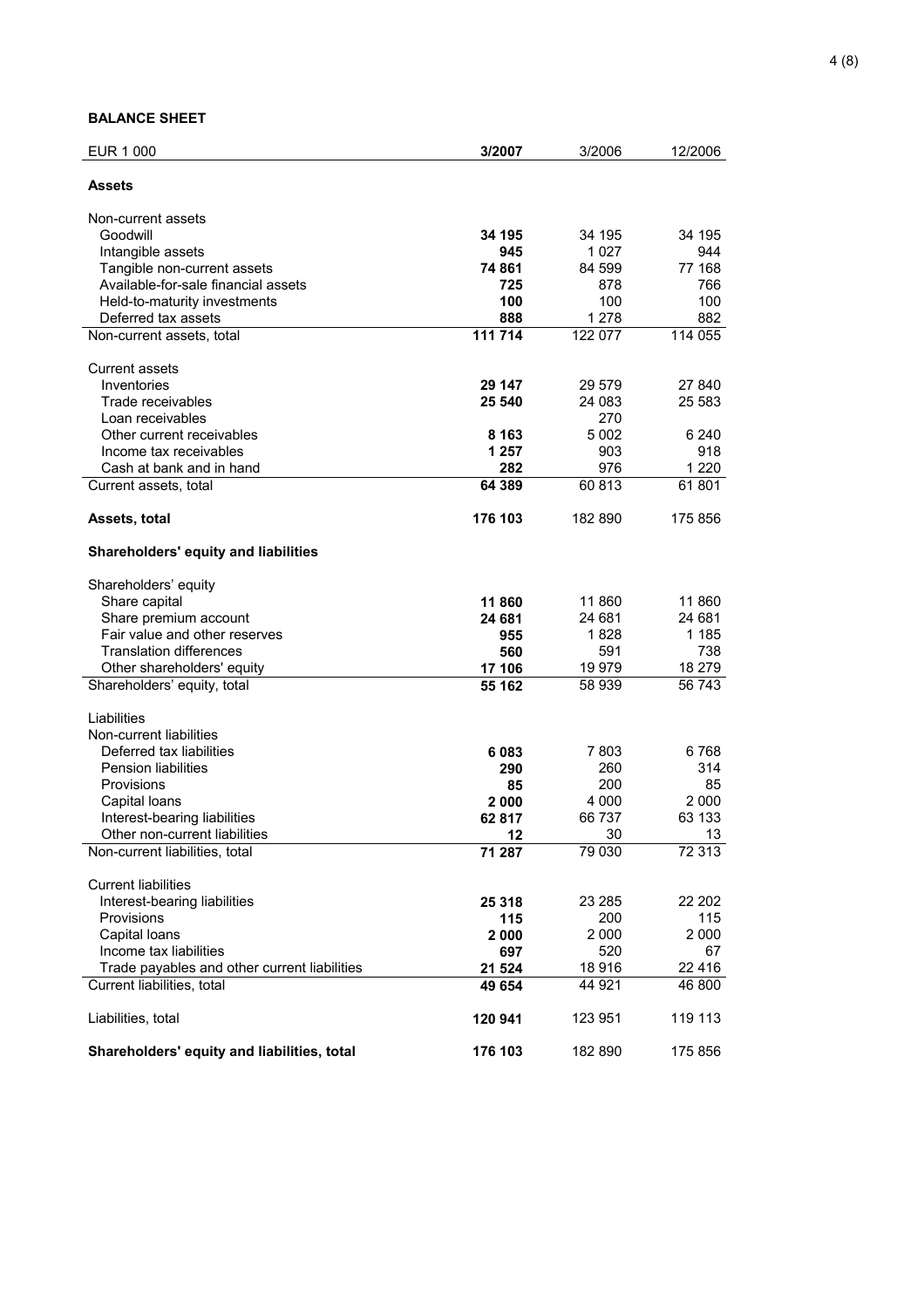# **CONSOLIDATED STATEMENT OF RECOGNISED INCOME AND EXPENSE**

| EUR 1 000                                                      | 1-3/2007 | 1-3/2006 | 1-12/2006 |
|----------------------------------------------------------------|----------|----------|-----------|
|                                                                |          |          |           |
| Foreign currency translation difference for foreign operations | $-241$   | -169     | 240       |
| Cash flow hedges                                               |          |          |           |
| Hedge result deferred in equity                                | $-325$   | 2966     | 1932      |
| Transferred from equity to statement of income                 | 14       | -994     | $-711$    |
| Defined benefit plan actuarial gains (losses)                  | $-22$    | -17      | -99       |
| Income tax on income and expense recognised directly in equity | 151      | -507     | $-547$    |
| Income and expense recognised directly in equity               | $-423$   | 1 279    | 815       |
| Profit for the period                                          | 231      | $-285$   | $-1783$   |
| Total recognised income and expense for the period             | $-192$   | 994      | $-968$    |

According to IAS 1.96 standard the income and expense recognised in equity are stated in the consolidated statement of income. The above calculation replaces the statement of changes in shareholder's equity.

## **CASH FLOW STATEMENT**

| <b>EUR 1 000</b>                                  | 1-3/2007 | 1-3/2006    | 1-12/2006 |
|---------------------------------------------------|----------|-------------|-----------|
|                                                   |          |             |           |
| Operations                                        |          |             |           |
| Operating profit                                  | 1 250    | 584<br>3673 | 1 1 9 0   |
| Total adjustments                                 | 3469     |             | 14 855    |
| Cash flow before change in working capital        | 4719     | 4 2 5 7     | 16 045    |
| Change in working capital                         | $-1469$  | 969         | 1978      |
| <b>Financial items</b>                            | -583     | $-452$      | $-4835$   |
| Taxes paid                                        | $-331$   | $-225$      | $-605$    |
| Cash flow from operations before interest-bearing |          |             |           |
| receivables                                       | 2 3 3 6  | 4 5 4 9     | 12 583    |
| Change in interest-bearing receivables            | $-3536$  | $-937$      | $-100$    |
| Cash flow from operations                         | $-1200$  | 3612        | 12 483    |
| Investments                                       |          |             |           |
| Investments in tangible and intangible assets     | -3421    | $-944$      | $-3135$   |
| Proceeds from sale of fixed assets and other      | 898      | 287         | 666       |
| proceeds                                          |          |             |           |
| Cash flow from investing activities               | $-2523$  | $-657$      | $-2469$   |
| Financing                                         |          |             |           |
| Repurchase of own shares                          |          |             | -157      |
| Non-current loans drawn                           |          | $-2128$     | 5 0 0 0   |
| Repayments of non-current loans                   | $-316$   |             | $-10792$  |
| Capital loans                                     |          |             | $-2000$   |
| Change in current loans                           | 3 1 1 8  | $-991$      | $-2015$   |
| Cash flow from financing                          | 2802     | $-3119$     | $-9964$   |
| Change in cash and cash equivalents               | $-922$   | $-164$      | 51        |
| <b>KEY FIGURES</b>                                | 3/2007   | 3/2006      | 12/2006   |
|                                                   |          |             |           |
| Earnings/share, EUR                               | 0.01     | $-0.01$     | $-0.08$   |
| Equity/share, EUR                                 | 2.33     | 2.49        | 2.40      |
| Cash flow from operations/share, EUR              | $-0.05$  | 0.15        | 0.53      |
| Cash flow from operations before interest-bearing |          |             |           |
| receivables/share, EUR                            | 0.10     | 0.19        | 0.53      |
| Return on equity (ROE), %                         | 1.7      | $-2.0$      | $-3.1$    |
| Return on invested capital (ROI), %               | 3.5      | 1.7         | 0.9       |
| Equity ratio, %                                   | 31.3     | 32.2        | 32.3      |
| Gearing, %                                        | 159.1    | 158.3       | 154.4     |
| Gross investments, EUR 1 000                      | 2 2 8 3  | 835         | 4 3 3 7   |
| Depreciation and impairment losses, EUR 1 000     | 3 560    | 3700        | 14 694    |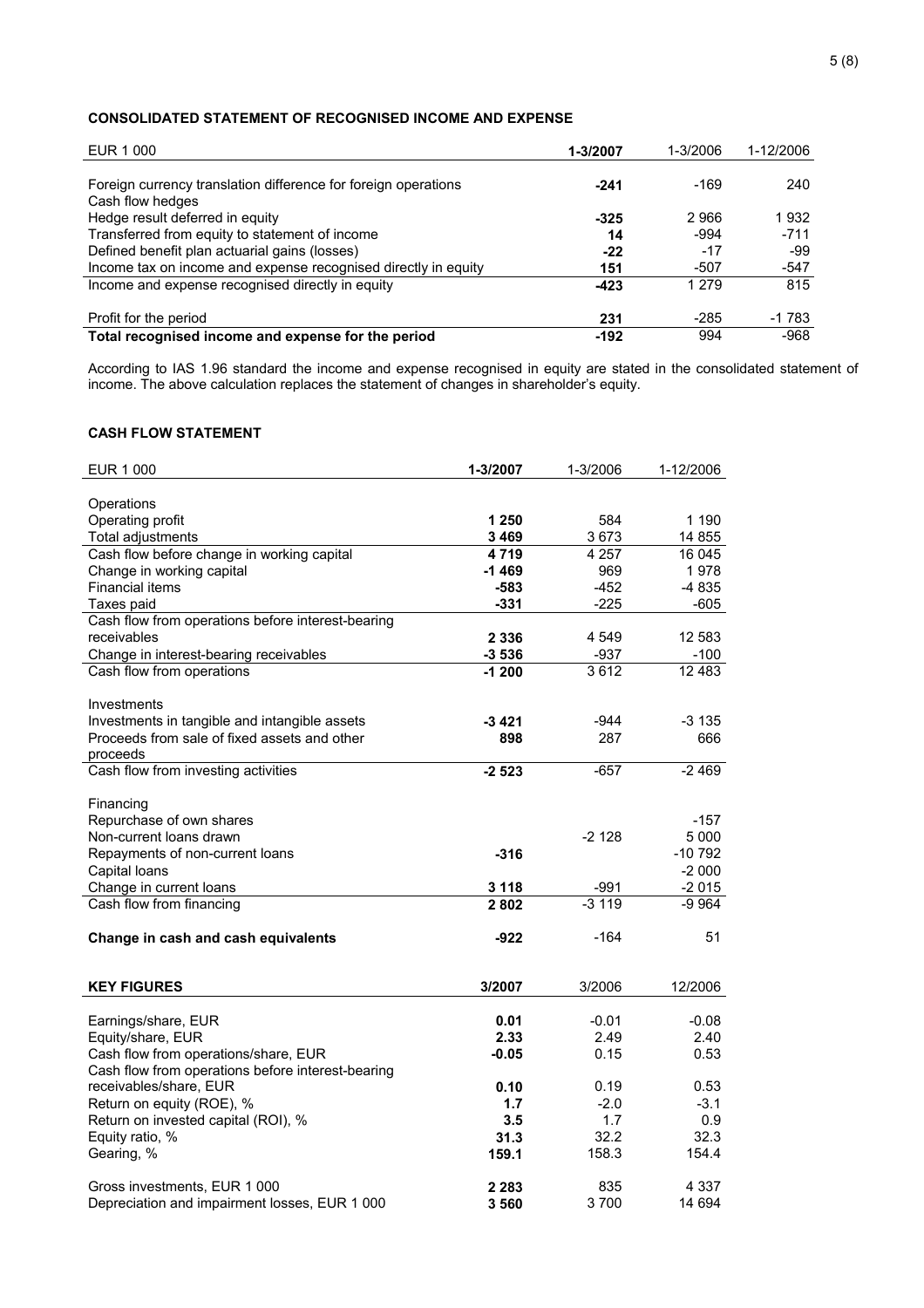# **SEGMENT REPORTING**

# **Wipes and Nonwovens**

| EUR 1 000                          | 1-3/2007 | 1-3/2006 | Change, % | 1-12/2006 |
|------------------------------------|----------|----------|-----------|-----------|
|                                    |          |          |           |           |
| Net sales                          |          |          |           |           |
| - Wet Wipes                        | 17997    | 16813    | 7.0       | 69 299    |
| - Nonwovens                        | 17901    | 16 922   | 5.8       | 67 296    |
| - eliminations                     | $-1354$  | $-2991$  | $-54.7$   | $-9687$   |
| Total                              | 34 544   | 30 744   | 12.4      | 126 908   |
| Operating profit                   | 587      | $-355$   |           | -149      |
| % of net sales                     | 1.7      | $-1.2$   |           | $-0.1$    |
| Assets                             | 117 020  | 120 325  |           | 116 435   |
| Liabilities                        | 12 188   | 11 448   |           | 13 943    |
| Net assets                         | 104 832  | 108 877  |           | 102 492   |
| Investments                        | 1 140    | 580      |           | 2 150     |
| Depreciation and impairment losses | 2 1 5 2  | 2 2 2 5  |           | 8768      |
| Average personnel                  | 467      | 445      |           | 455       |

# **Flexible Packaging**

| EUR 1 000                          | 1-3/2007 | 1-3/2006 | Change, % | 1-12/2006 |
|------------------------------------|----------|----------|-----------|-----------|
|                                    |          |          |           |           |
| Net sales                          | 19865    | 18 596   | 6.8       | 75 987    |
| Operating profit                   | 952      | 991      |           | 1958      |
| % of net sales                     | 4.8      | 5.3      |           | 2.6       |
| Assets                             | 56 032   | 56 623   |           | 55 127    |
| Liabilities                        | 7870     | 7624     |           | 8 3 1 3   |
| Net assets                         | 48 162   | 48 999   |           | 46 814    |
| Investments                        | 1 143    | 254      |           | 2 1 2 2   |
| Depreciation and impairment losses | 1 3 9 5  | 1462     |           | 5873      |
| Average personnel                  | 586      | 596      |           | 593       |

## **Consolidation Items**

| EUR 1 000                          | 1-3/2007 | 1-3/2006 | 1-12/2006 |
|------------------------------------|----------|----------|-----------|
|                                    |          |          |           |
| Net sales                          | $-110$   | -38      | -268      |
| Operating profit                   | $-289$   | -52      | $-619$    |
|                                    |          |          |           |
| Assets                             | 3 0 5 1  | 5942     | 4 2 9 4   |
| Liabilities                        | 99 463   | 104 879  | 96 857    |
| Investments                        |          |          | 65        |
| Depreciation and impairment losses | 13       | 13       | 53        |
| Average personnel                  | 12       | 10       | 10        |

# **NET SALES BY MARKET AREA**

| EUR 1 000              | 1-3/2007 | 1-3/2006 | 1 - 12/2006 |
|------------------------|----------|----------|-------------|
|                        |          |          |             |
| Finland                | 8 2 3 9  | 8 1 6 9  | 33 208      |
| Scandinavia            | 5747     | 5 3 0 1  | 21 539      |
| The Netherlands        | 4 4 5 2  | 6 743    | 40 348      |
| Other Europe           | 25 963   | 23 400   | 82 4 21     |
| <b>Other Countries</b> | 9898     | 5689     | 25 111      |
| Net sales, total       | 54 299   | 49 302   | 202 627     |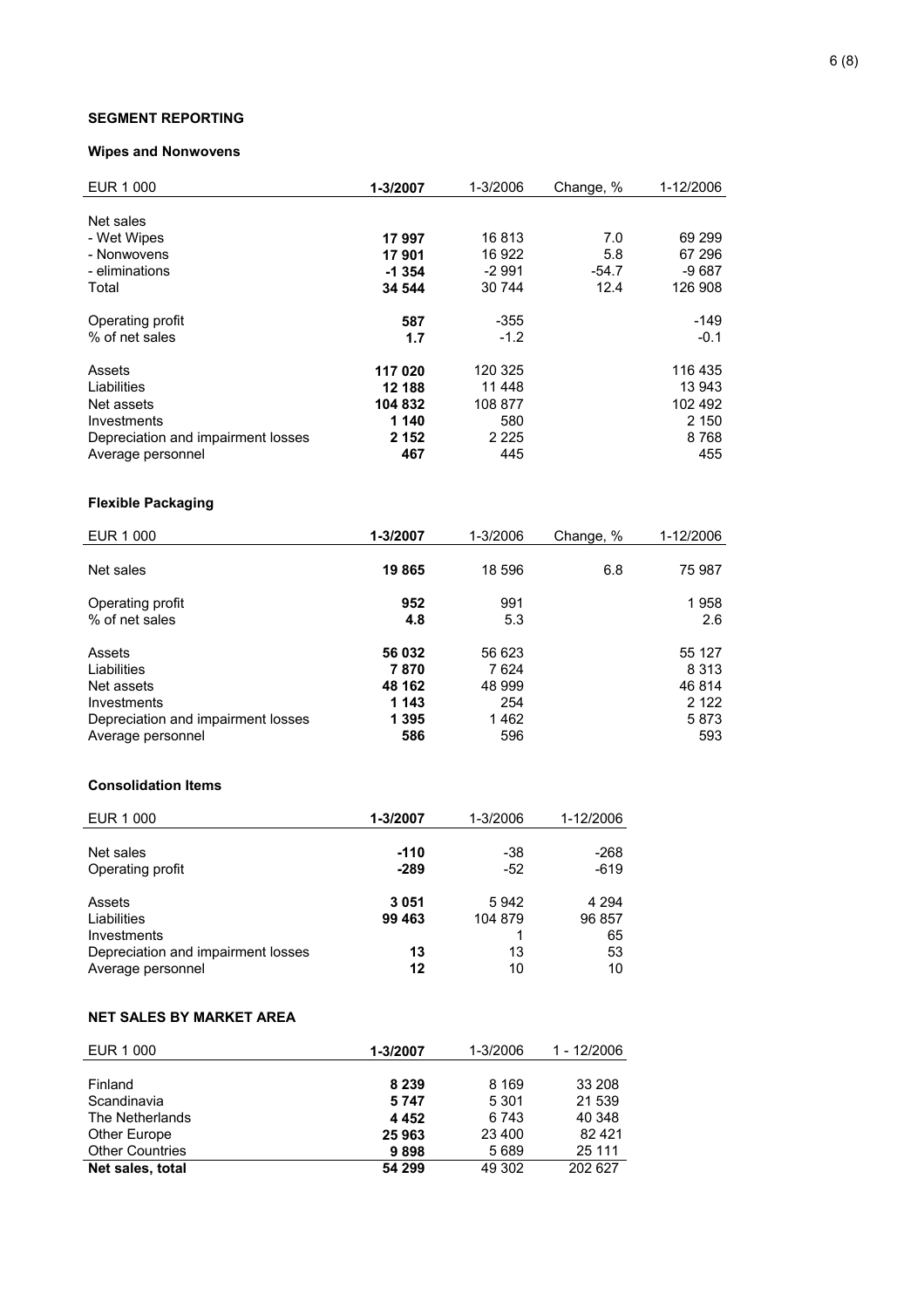## **QUARTERLY FIGURES**

| EUR 1 000                            | <b>II/2006</b> | <b>III/2006</b> | IV/2006 | I/2007   | II/2006-I/2007 |
|--------------------------------------|----------------|-----------------|---------|----------|----------------|
|                                      |                |                 |         |          |                |
| <b>Net sales</b>                     |                |                 |         |          |                |
| Wipes and Nonwovens                  |                |                 |         |          |                |
| - Wet Wipes                          | 16 773         | 17826           | 17887   | 17 997   | 70 483         |
| - Nonwovens                          | 15 281         | 17 031          | 18 062  | 17 901   | 68 275         |
| - eliminations                       | $-2824$        | $-2034$         | $-1838$ | $-1.354$ | $-8050$        |
| Total                                | 29 230         | 32 823          | 34 111  | 34 544   | 130 708        |
| Flexible Packaging                   | 18 491         | 18768           | 20 132  | 19865    | 77 256         |
| Consolidation items and eliminations | $-65$          | $-150$          | $-15$   | $-110$   | $-340$         |
| Net sales, total                     | 47 656         | 51 441          | 54 228  | 54 299   | 207 624        |
| <b>Operating profit</b>              |                |                 |         |          |                |
| Wipes and Nonwovens                  | $-452$         | -34             | 692     | 587      | 793            |
| % of net sales                       | $-1.5$         | $-0.1$          | 2.0     | 1.7      | 0.6            |
| Flexible Packaging                   | 362            | 475             | 130     | 952      | 1919           |
| % of net sales                       | 2.0            | 2.5             | 0.6     | 4.8      | 2.5            |
| Consolidation items and eliminations | $-402$         | $-124$          | $-41$   | $-289$   | $-856$         |
| Operating profit, total              | $-492$         | 317             | 781     | 1 250    | 1856           |
| % of net sales                       | -1.0           | 0.6             | 1.4     | 2.3      | 0.9            |
|                                      |                |                 |         |          |                |
| Net financial expenses               | -966           | -969            | $-1065$ | -939     | $-3939$        |
| Profit before income taxes           | $-1458$        | $-652$          | $-284$  | 311      | $-2083$        |

# **TAXES FOR THE PERIOD UNDER REVIEW**

Taxes for the period under review are calculated on the basis of the Group's tax rate for the whole year, which is estimated to be 25 per cent in 2007. Taxes for the corresponding period in 2006 were 17 per cent on loss before taxes due to nondeductible expenses.

## **SHARE CAPITAL**

The registered number of issued shares of Suominen totals 23,720,112 shares or EUR 11,860,056. On 31 March 2007, the Company held 51,121 of its own shares. There were no changes in share capital during the period under review. A dividend of EUR 0.06 per share, which totals to EUR 1,420,139.46, was paid on 12 April 2007. Unpaid dividend is booked to the balance sheet as a liability.

## **INFORMATION ON RELATED PARTIES**

Suominen has related party relationships with the members of the Board of Directors, and the President and CEO of the Parent Company and the members of the Corporate Executive Team. The Company has no investments in associated companies. Salaries paid to the related parties amounted to EUR 240 thousand.

### **MOVEMENTS IN BORROWINGS**

| 1 000 e                                                                                                                                                                | 1-3/2007                  | 1-3/2006                    |
|------------------------------------------------------------------------------------------------------------------------------------------------------------------------|---------------------------|-----------------------------|
| Total borrowings on 1 January                                                                                                                                          | 89 335                    | 99 142                      |
| Current loans from financial institutions on 1 January<br>Change in current loans from financial institutions<br>Current loans from financial institutions on 31 March | 8 000<br>-8 000<br>0      |                             |
| Commercial papers on 1 January<br>Change in commercial papers<br>Commercial papers on 31 March                                                                         | 5402<br>11 116<br>16 518  | 15417<br>-991<br>14 4 26    |
| Non-current loans on 1 January<br>Change in non-current loans<br>Non-current loans on 31 March                                                                         | 71993<br>$-316$<br>71 617 | 77 725<br>$-2128$<br>75 597 |
| Capital loans on 1 January and 31 March                                                                                                                                | 4 000                     | 6 000                       |
| Total borrowings on 31 March                                                                                                                                           | 92 135                    | 96 023                      |